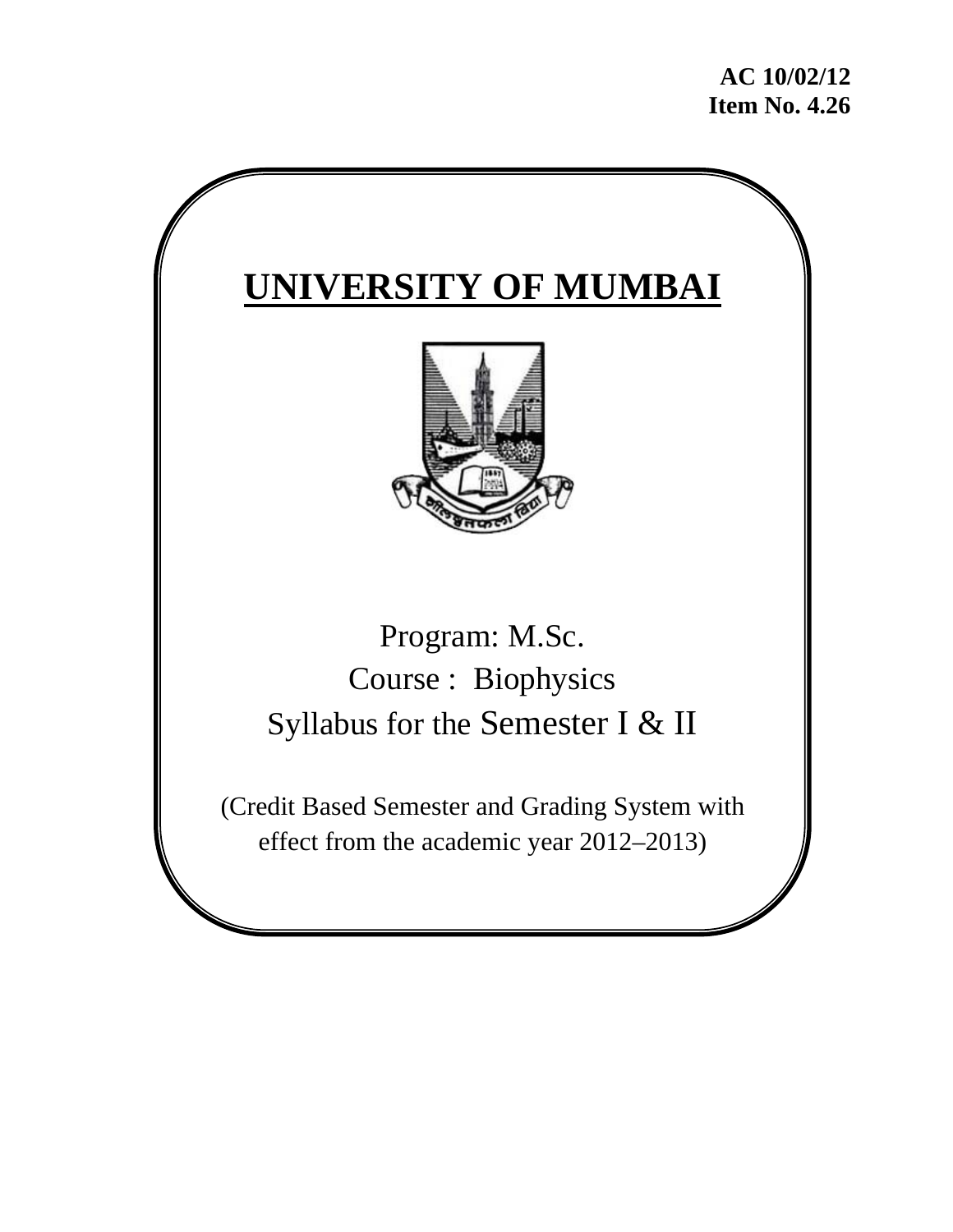### **Preamble**

The subject of Biophysics is one of the important interdisciplinary areas in teaching, training and learning which is considered to be important in terms of human resource development and National development.

Biophysics is the physics of life phenomenon studied at all level, from molecules and cell to the biosphere as whole. It may be defined: Biophysics is that branch of knowledge that applies the principles of physics and chemistry and the methods of mathematical analysis and computer modeling to understand how biological systems work.

The main emphasis of biophysics is on the quantitative analysis of the physical and chemical aspects of the functions of biological molecules, organisms and entities. The techniques and methodologies that biophysics relies on are closer to Physics and Chemistry, but areas of application are in the biological, medical and related sciences

Biophysicists use a variety of techniques such as UV visible spectroscopy, Gel electrophoresis, X-ray crystallography, microcalorimetry, Atomic Force Microscope, FTIR, Raman, SPR, NMR, fluorescence spectroscopy, Fluorescence Microscopy, Viscometry, G M Counter etc are used to study problem in exciting areas in biophysics ranging from structure aided drug design to cell signalling and transcriptional silencing etc.

Biophysicist works in Universities, R & D industry, Medical Centres/Colleges, Research Institutes, Government Organisation etc.

The two year programme of M.Sc. (Biophysics) is prescribed according to the credit system of University of Mumbai from the academic year 2012-13. The course has been divided in to four semesters. The programm has total 16 theory papers, and four in each semester.

The programme is designed to provide students a broad based training in Biophysics with strong background of basic concepts as well as exposing them to the advanced fields. In addition to theoretical knowledge, significant emphasis has been given to provide hands on experience to the students in the frontier areas of Biophysics. A multidisciplinary approach has been employed to provide best leverage to students to enable them move into advanced and frontier areas of biological research in the future. Hence, one paper is also introduced on soft skill as per the guideline given by University of Mumbai. This paper focusses on perception, comprehensive, presentation skills etc. This will enable to add new dimension in frontier research skills in students.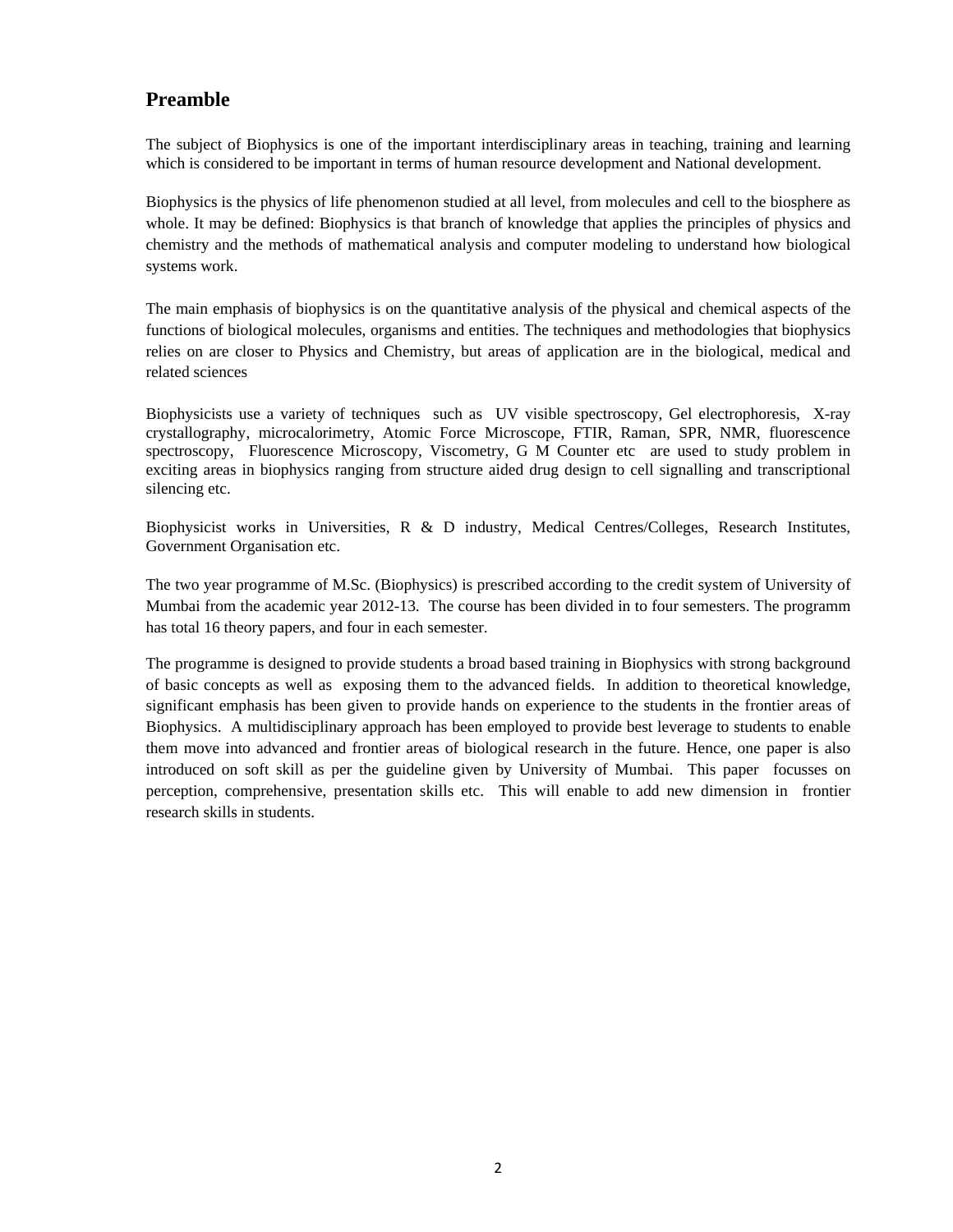## **Revised syllabus of M.Sc. Biophysics Semester I & II (Based on Credit and grading system)**

## **Semester I**

| Paper           | Paper nomenclature       | Lectures | Credit | Practical   | <b>Hrs</b> | Credit          | Total  |
|-----------------|--------------------------|----------|--------|-------------|------------|-----------------|--------|
| code            |                          |          |        | Paper No &  |            |                 | Credit |
|                 |                          |          |        | Code        |            |                 |        |
| <b>PSBP101</b>  | General Physico-chemical | 60       | 04     | Paper I     | 60         | $\overline{02}$ | 06     |
|                 | Principles               |          |        | (PSBPP 101) |            |                 |        |
|                 |                          |          |        |             |            |                 |        |
| <b>PSBP102</b>  | Biomathematics &         | 60       | 04     | Paper II    | 60         | 02              | 06     |
|                 | <b>Biostatistics</b>     |          |        | (PSBPP 102) |            |                 |        |
|                 |                          |          |        |             |            |                 |        |
| <b>PSBP103</b>  | Cell Biophysics          | 60       | 04     | Paper III   | 60         | 02              | 06     |
|                 |                          |          |        | (PSBPP 103) |            |                 |        |
|                 |                          |          |        |             |            |                 |        |
| <b>PSBP104</b>  | Methods in Biophysics    | 60       | 04     | Paper IV    | 60         | 02              | 06     |
|                 |                          |          |        | (PSBPP 104) |            |                 |        |
|                 |                          |          |        |             |            |                 |        |
|                 | Total                    |          |        |             |            |                 | 24     |
|                 | <b>Semester II</b>       |          |        |             |            |                 |        |
| <b>PSBP 201</b> | Molecular Biophysics     | 60       | 04     | Paper V     | 60         | 02              | 06     |
|                 |                          |          |        | (PSBPP 201) |            |                 |        |
|                 |                          |          |        |             |            |                 |        |
| <b>PSBP202</b>  | Biochemistry             | 60       | 04     | Paper VI    | 60         | 02              | 06     |
|                 |                          |          |        | (PSBPP 202) |            |                 |        |
|                 |                          |          |        |             |            |                 |        |
| <b>PSBP203</b>  | Molecular Biology &      | 60       | 04     | Paper VII   | 60         | 02              | 06     |
|                 | Protein Engineering      |          |        | (PSBPP 203) |            |                 |        |
|                 |                          |          |        |             |            |                 |        |
| <b>PSBP204</b>  | Membrane Biophysics      | 60       | 04     | Paper VIII  | 60         | 02              | 06     |
|                 |                          |          |        | (PSBPP 204) |            |                 |        |
|                 |                          |          |        |             |            |                 |        |
|                 | Total                    |          |        |             |            |                 | 24     |
|                 | Grand Total (Sem I & II) |          |        |             |            |                 | 48     |

#### **Total credits for M.Sc. Part I =(Sem I‐ 24 and sem II‐24) =48**

**Evaluation:** The students will be evaluated internally and externally. The internal evaluation is done by concern teacher and external evaluation done by the committee appointed by the University norms. Standard passing and scale as per the university norms.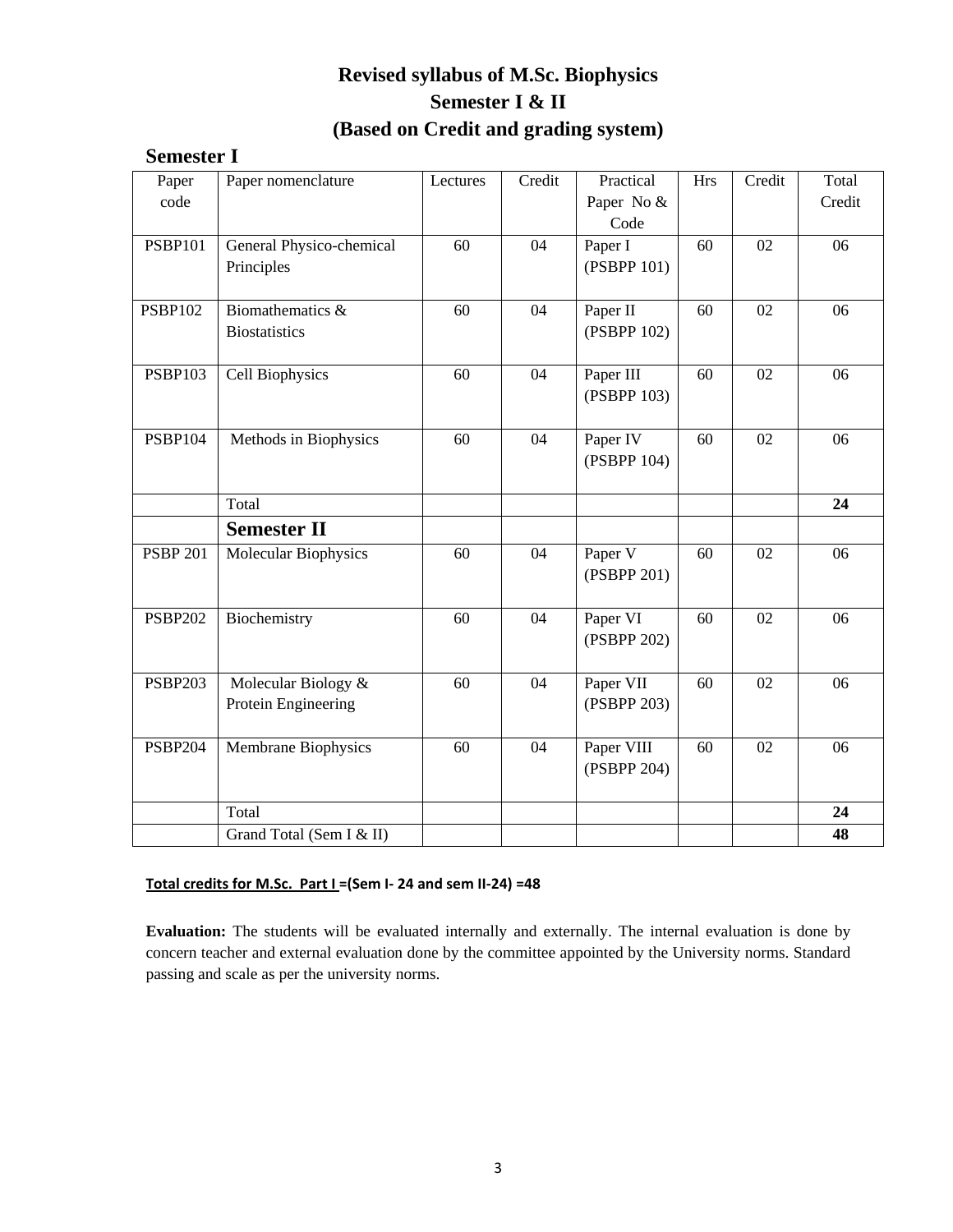## **M.Sc. BioPhysics Syllabus Semester I & II Credit Based and Grading System To be implemented from the Academic year 2012-2013**

#### **SEM: I**

Paper I: General Physico-chemical Principles: **PSBP101** Paper II: Biomathematics & Biostastics: **PSBP102**  Paper II: Cell Biophysics: **PSBP103**

Paper III: Methods in Biophysics**: PSBP104** 

#### **SEM: II**

Paper IV: Molecular Biophysics: **PSBP201**

Paper V: Biochemistry: **PSBP202**

Paper VI: Molecular Biology & Protein Engineering: **PSBP203**

Paper VIII: Membrane Biophysics: **PSBP204**

### **SEMESTER I**

#### General Physico-chemical Principles: **PSBP101**

| Course Code    | UNIT | <b>TOPIC HEADINGS</b>                             | Credits | Week |
|----------------|------|---------------------------------------------------|---------|------|
| <b>PSBP101</b> |      | Laws of Physics and Chemistry                     |         |      |
|                | Н    | Energies Forces & Bonds                           |         |      |
|                | Ш    | Principles of Kinetics of Molecules               |         |      |
|                | IV   | Proton Transfer equilibria                        |         |      |
|                |      | Electron Transport & Oxidative<br>phosphorylation |         |      |

 Biomathematics & Biostatistics **PSBP 102**

|                |           | Introduction to Biomathamatics |  |  |
|----------------|-----------|--------------------------------|--|--|
| <b>PSBP102</b> |           | General principals             |  |  |
|                | Ш         | Introduction to statistics     |  |  |
|                | <b>IV</b> | <b>Hypothesis and Tests</b>    |  |  |

#### Cell Biophysics: **PSBP103**

|                |    | General organisation of cell |  |  |
|----------------|----|------------------------------|--|--|
| <b>PSBP103</b> |    | Cell differentiation         |  |  |
|                | Ш  | Cell growth & Division       |  |  |
|                | IV | Cell cell communication      |  |  |

Methods in Biophysics: **PSBP 104**

|                | Spectroscopy   |  |
|----------------|----------------|--|
| <b>PSBP104</b> | <br>Microscopy |  |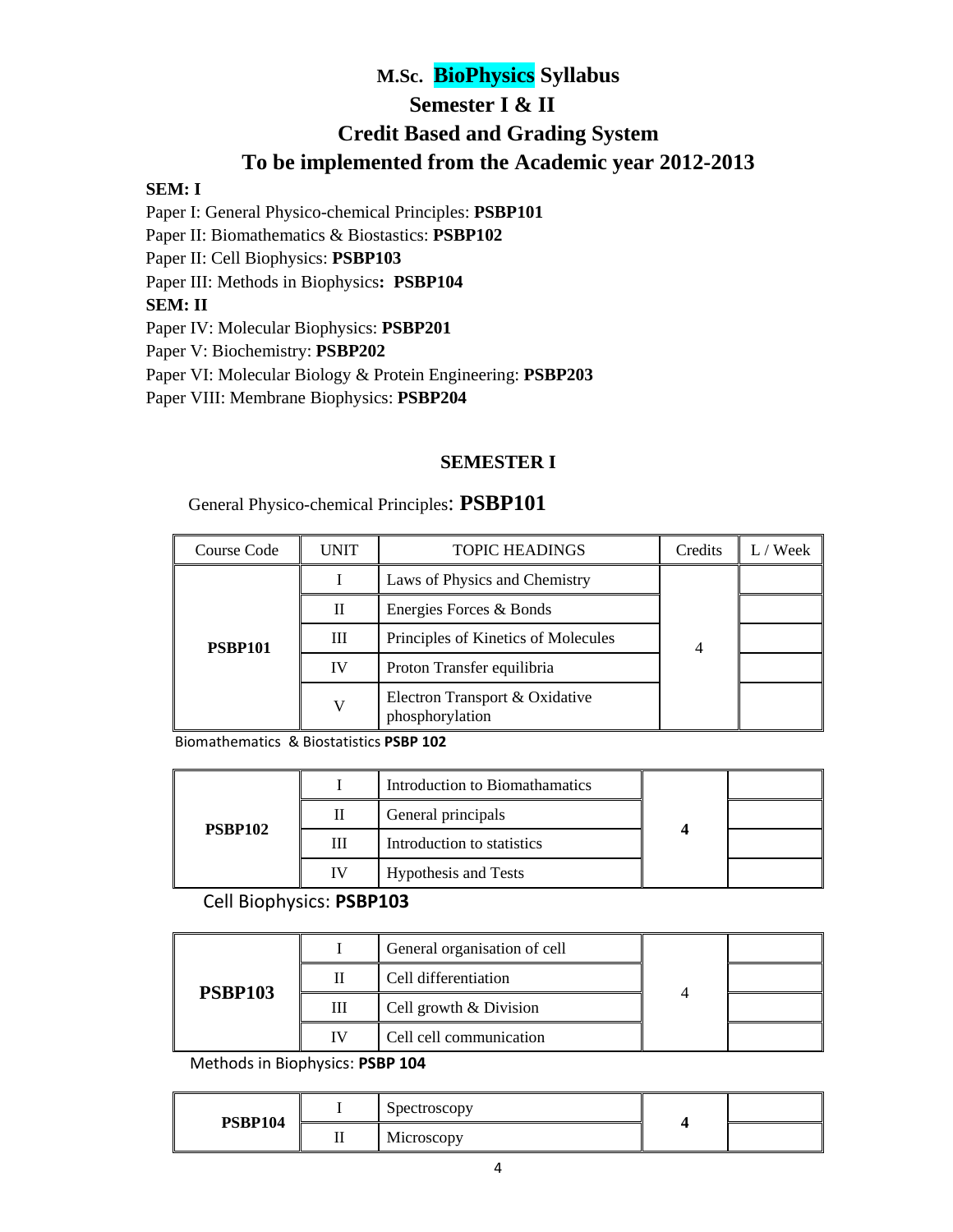| ш | Separation Techniques |  |
|---|-----------------------|--|
|   |                       |  |

|                 | <b>General Biophysics</b>                                                                                                                                                                                                                                                                                                                                                                                                                                                                                                                                                      |              |  |
|-----------------|--------------------------------------------------------------------------------------------------------------------------------------------------------------------------------------------------------------------------------------------------------------------------------------------------------------------------------------------------------------------------------------------------------------------------------------------------------------------------------------------------------------------------------------------------------------------------------|--------------|--|
| <b>PSBPP101</b> | PH Meter: Standardization of pH meter,<br>1.<br>Preparation of Buffers,<br>2. pH titration curve of acid-base<br>3. Determination values of Iso-electric<br>point: Amino acids, proteins, phosphoric<br>acids.<br>4. Viscosity: Determination of viscosity of<br>biofluids and chemicals<br>Colorimeter: Verification of Beer's-<br>5.<br>Lambert law, determiantion of absorption<br>maxima of color compounds,<br>determination of molecular extinction<br>coefficient.<br>6. Estimation of percent purities of dyes and<br>inorganic compound                               | 2            |  |
| <b>PSBPP102</b> | <b>Biomathematics &amp; Stat</b><br>1. Calculation of measures of dispersion: a)<br>Mean deviation b) std deviation and<br>coefficient variation c) Quartile deviation<br>Test of significance: a) Chi-square test b)<br>2.<br>t-test<br>3.<br>evaluate<br>To.<br>standard<br>error<br>and<br>interpretation of results of accuracy and<br>precision                                                                                                                                                                                                                           | 2            |  |
| <b>PSBPP103</b> | <b>Cell Biophysics</b><br>Microscopy: Familiarizes with<br>1.<br>bright field, phase contrast,<br>fluorescent, polarization microscopes.<br>Classification of gram –ve $&$ +ve<br>2.<br>ogananisms<br>Observe cell growth/survival by<br>3.<br>colony forming assay<br>4. Estimation of cell viability by dye<br>exclusion and colony techniques.<br>5. Observe cell death by physical and<br>chemical agents<br>Observe cell division and determine<br>6.<br>mitotic index (Demonstration)<br>7. Determination of cellular<br>carbohydrates by Acid shifts (PAS)<br>reaction. | $\mathbf{2}$ |  |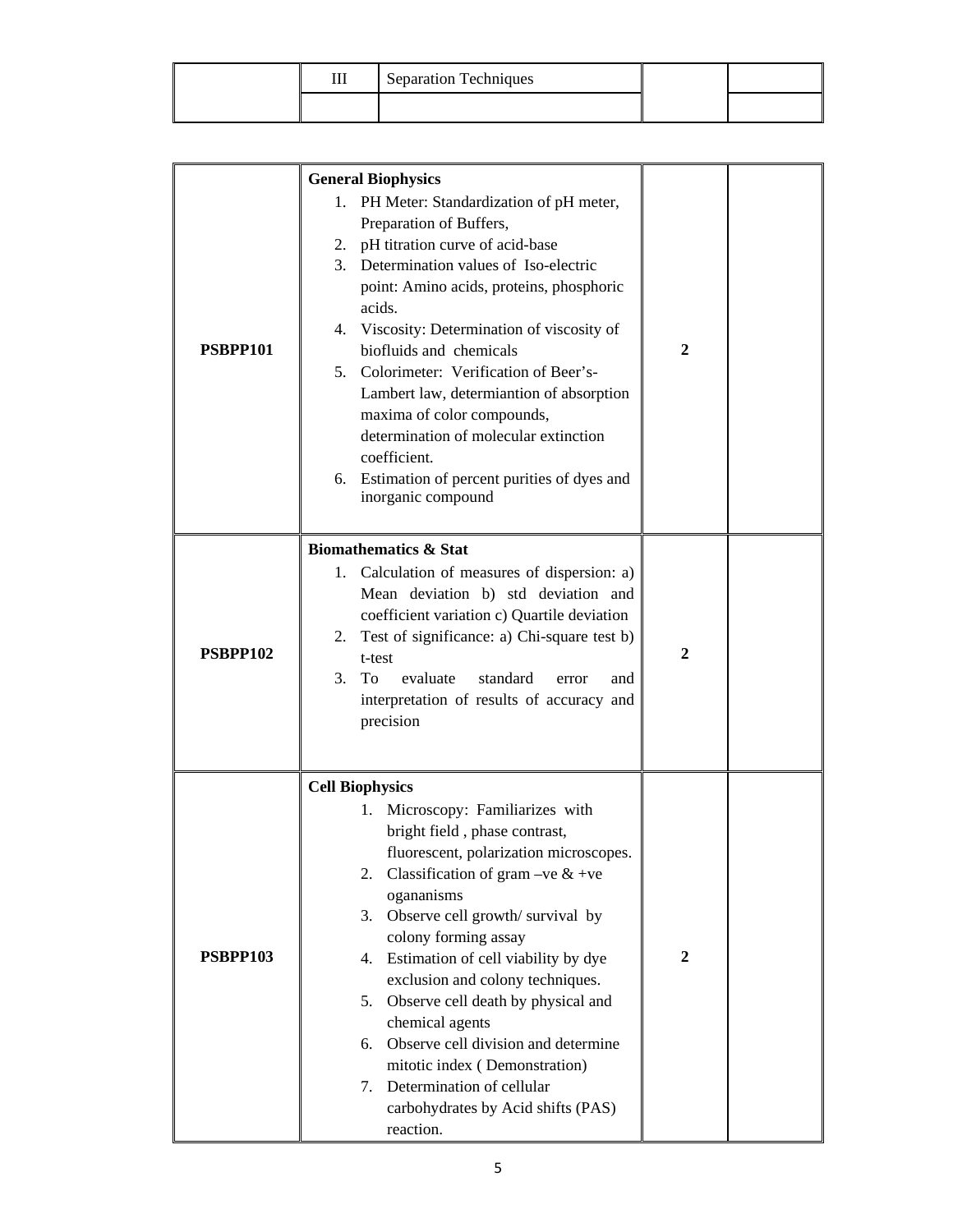|          | Blood analysis: Total WBC count,<br>8.<br>PCV, MCV etc<br>9. Differential Counts,<br>10. Total RBC count,<br>11. Blood grouping and coagulation.<br>12. Hemoglobin estimation.                                                                                                                                                                                              |              |  |
|----------|-----------------------------------------------------------------------------------------------------------------------------------------------------------------------------------------------------------------------------------------------------------------------------------------------------------------------------------------------------------------------------|--------------|--|
| PSBPP104 | Methods in Biophysics (Practical)<br>1. Fractionation of proteins using: PAGE,<br>PAPER electrophoresis<br>2. TLC: Amino acids/sugars/fruit juice/oil<br>3. Column chromatography for protein<br>$\pi$ /pigment<br>To study of conformational changes in<br>4.<br>biomolecules using Ostwald viscometer<br>5. Refractoemetry:<br>study<br>οf<br>sugars/proteins/amino acids | $\mathbf{2}$ |  |

## **SEMESTER II**

 Molecular Biophysics: **PSBP201**

|                |    | Principles of protein structure $\&$<br>confirmation   |  |  |
|----------------|----|--------------------------------------------------------|--|--|
| <b>PSBP201</b> | Н  | Proteins structure and stability                       |  |  |
|                | Ш  | <b>Structure of Nucleic Acids</b>                      |  |  |
|                | IV | Molecular distribution & statistical<br>thermodynamics |  |  |

### Biochemistry: **PSBP202**

| <b>Course Code</b> | <b>UNIT</b> | <b>TOPIC HEADINGS</b>                           | <b>Credits</b> | L / Week |
|--------------------|-------------|-------------------------------------------------|----------------|----------|
| <b>PSBP202</b>     |             | Hormones & its Actions                          |                |          |
|                    | $\mathbf H$ | DNA structure, Replication & Repairs            |                |          |
|                    | Ш           | RNA synthesis & Translation                     |                |          |
|                    | IV          | Regulation of gene expression in<br>prokaryotes |                |          |
|                    |             | Ligand receptors & Interactions                 |                |          |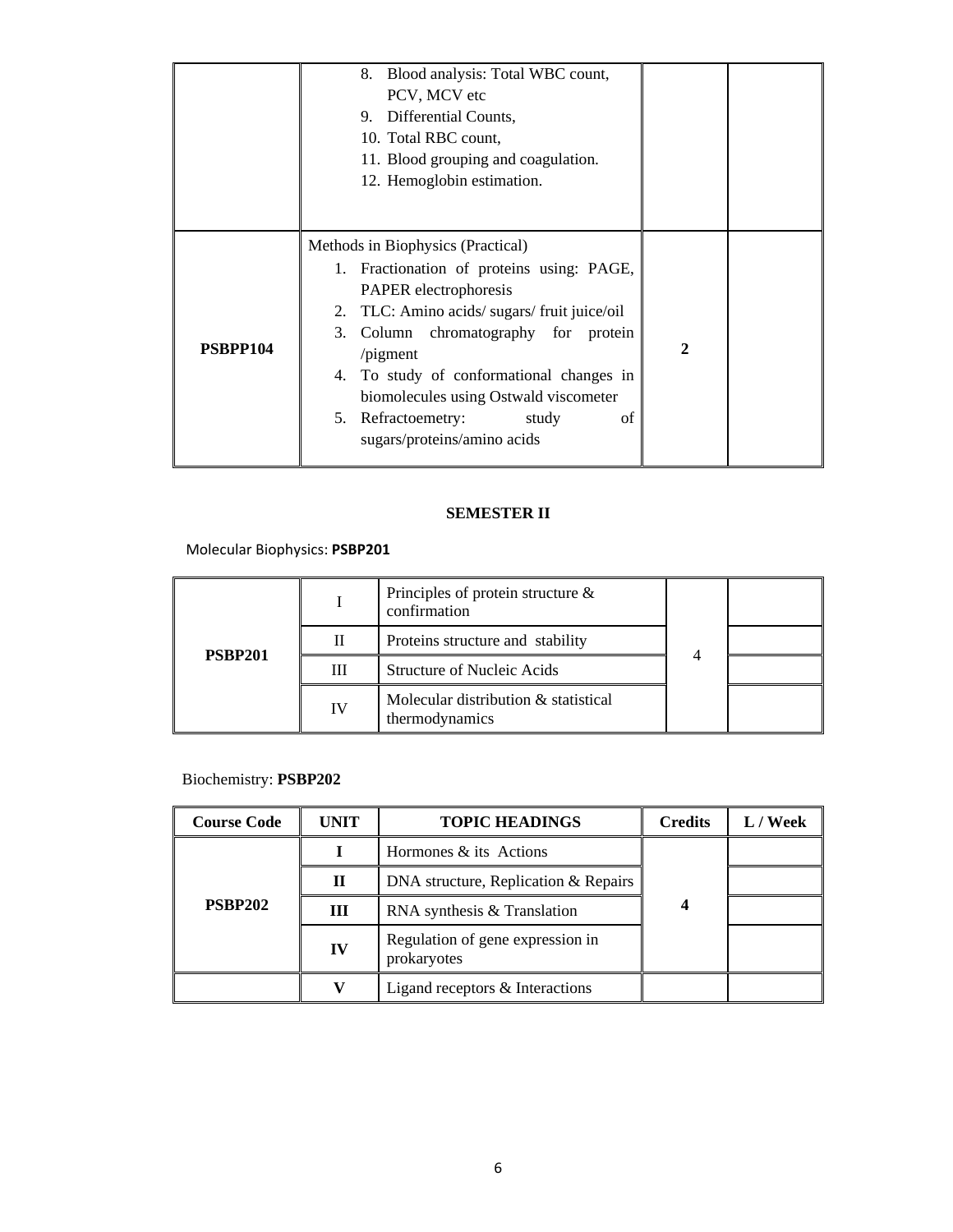| <b>Course Code</b> | <b>UNIT</b> | <b>TOPIC HEADINGS</b>                                                                      | <b>Credits</b>   | L / Week |
|--------------------|-------------|--------------------------------------------------------------------------------------------|------------------|----------|
| <b>PSBP203</b>     |             | Preparation and analysis of DNA,<br>Enzymatic manipulation of DNA &<br><b>RNA</b>          | $\boldsymbol{4}$ |          |
|                    | $_{\rm II}$ | Construction of Recombinant DNA<br>libraries & In vitro Mutagenesis                        |                  |          |
|                    | Ш           | Introduction of DNA into mammalian<br>cell & system for study of cloned<br>Genes           |                  |          |
|                    | IV          | Micro sequencing methods for<br>proteins & Engineering proteins for<br>purification        |                  |          |
|                    | V           | Chemical approach to protein<br>engineering $&$ Protein engineering for<br>thermostability |                  |          |

### Membrane Biophysics: PSBP 204

|                |    | Membrane structure & Models                        |   |  |
|----------------|----|----------------------------------------------------|---|--|
| <b>PSBP204</b> | Н  | Physical properties of membrane                    |   |  |
|                | Ш  | Membrane transport                                 | 4 |  |
|                | IV | Molecular dynamics of Membrane                     |   |  |
|                |    | Membrane potentials & Lipid<br>membrane technology |   |  |

|          | Molecular Biophysics (Practical)                              |               |  |
|----------|---------------------------------------------------------------|---------------|--|
|          | 1. Study of thermal denaturation of DNA<br>and protein        |               |  |
|          | 2. Mutarotation of glucose and amino<br>acids                 |               |  |
|          | 3. Study of DNA-Protein interaction<br>using fluorometry      |               |  |
| PSBPP201 | 4. Study of fluorescence sensitivity and<br>quenching         | $\mathcal{D}$ |  |
|          | 5. Absorption spectra of Hb, DNA, RNA<br>etc                  |               |  |
|          | 6. Study of interaction of acridene orange<br>with DNA        |               |  |
|          | 7. Identification of C-terminal and N-<br>terminal amino acid |               |  |
|          |                                                               |               |  |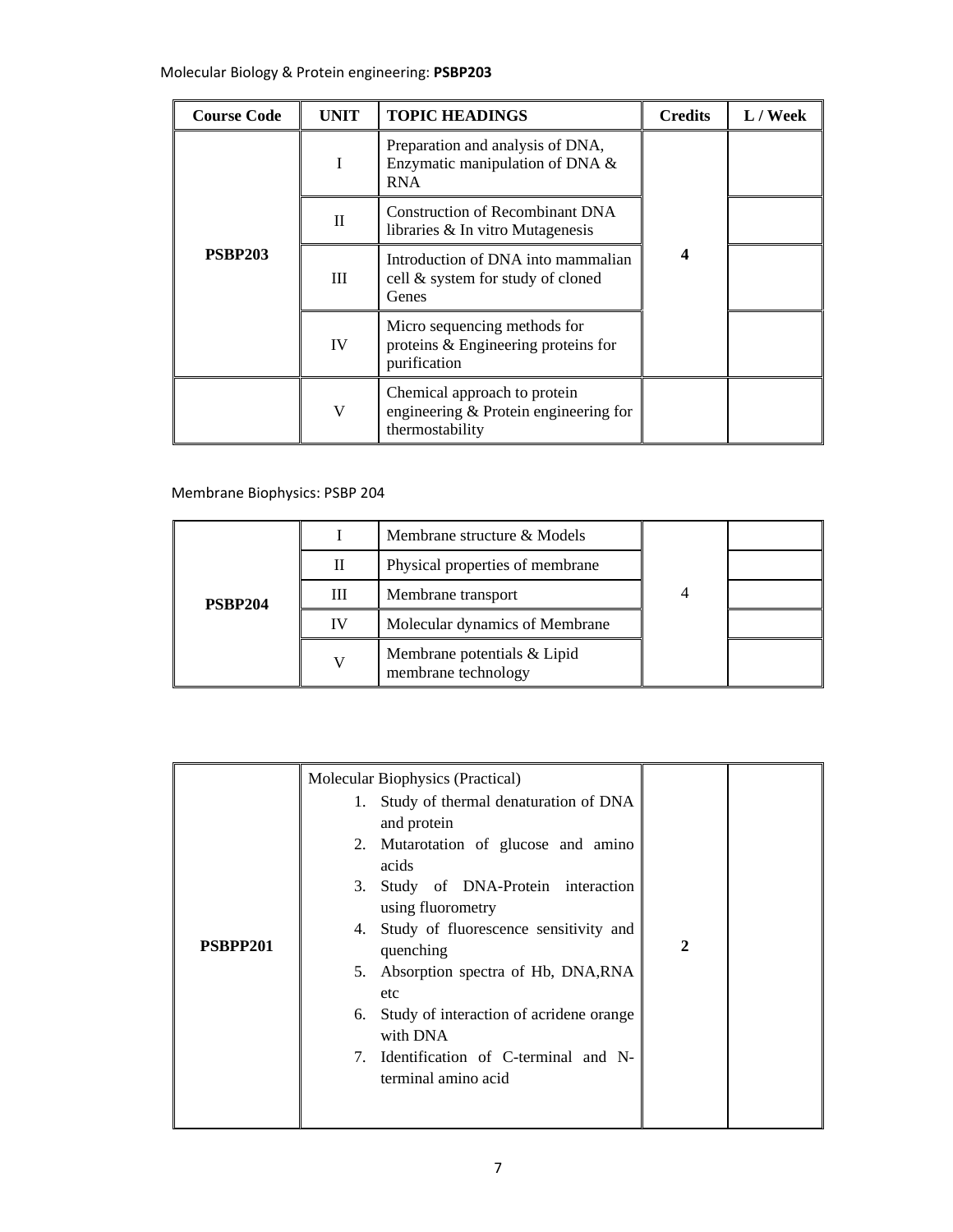|          | <b>Biochemistry (Practical)</b>                                                                                                                                                                                                                                                                                                                                                                                                                                                                                                                                                                                      |              |  |
|----------|----------------------------------------------------------------------------------------------------------------------------------------------------------------------------------------------------------------------------------------------------------------------------------------------------------------------------------------------------------------------------------------------------------------------------------------------------------------------------------------------------------------------------------------------------------------------------------------------------------------------|--------------|--|
| PSBPP202 | 1. Enzyme<br>Assays (LKH,<br>beta<br>galacotsidase, acid<br>phophotase,<br>arginase, Succinic De -hydrogenase) :<br>Time, Temp, Protein concentration,<br>cofactors. LKH: Km & Vmax.<br>2. Estimation<br>of<br>Protein<br>by<br>Lowery/Biuret/ Bradford methods<br>3. Isolation of casein protein from milk,<br>Hb from RBC<br>4. Assessment of antioxidants<br>/Lipid<br>peroxidation from given samples.                                                                                                                                                                                                           | $\mathbf{2}$ |  |
| PSBPP203 | Molecular Biology & Protein Engineering<br>(Practical)<br>1. Isolation<br>of<br><b>DNA</b><br>(Nuclear<br>&<br>Mitochondrial)<br>2. Detection of DNA modifications.<br>3. Restriction endonuclease digestion and<br>separation<br>of<br>fragments<br>by<br>gel<br>electrophoresis.<br>4. Determination of base composition of<br>Nucleic acids<br>5. Gel filtrations chromatography<br>To find out capacity $&$ nature of the given<br>6.<br>ion exchange resin.<br>7. DEAE cellulose chromatography of DNA<br>8. PCR (Demonstration)                                                                                | 2            |  |
| PSBPP204 | <b>Membrane Biophysics (Practical)</b><br>1. Preparation of liposome's / artificial<br>membrane:<br>Lipid<br>mixture/<br><b>BSA</b><br>Ovalbumin (Demo)<br>2. Fluorescence anisotropy and polarization<br>measurement<br>3. Protein<br>fluorescent<br>tryptophan<br>measurement.<br>4. Study of membrane fluidity.<br>5. Effect of hypertonic/ hypotonic/isotonic<br>on RBC membrane.<br>6. Purification of substances by dialysis<br>7. Study of volume regulation of erythrocyte<br>and osmotic fragility.<br>8. Ionophore effect on erythrocyte.<br>9. Osmolarity: Determination of osmotic<br>pressure of salts. | $\mathbf{2}$ |  |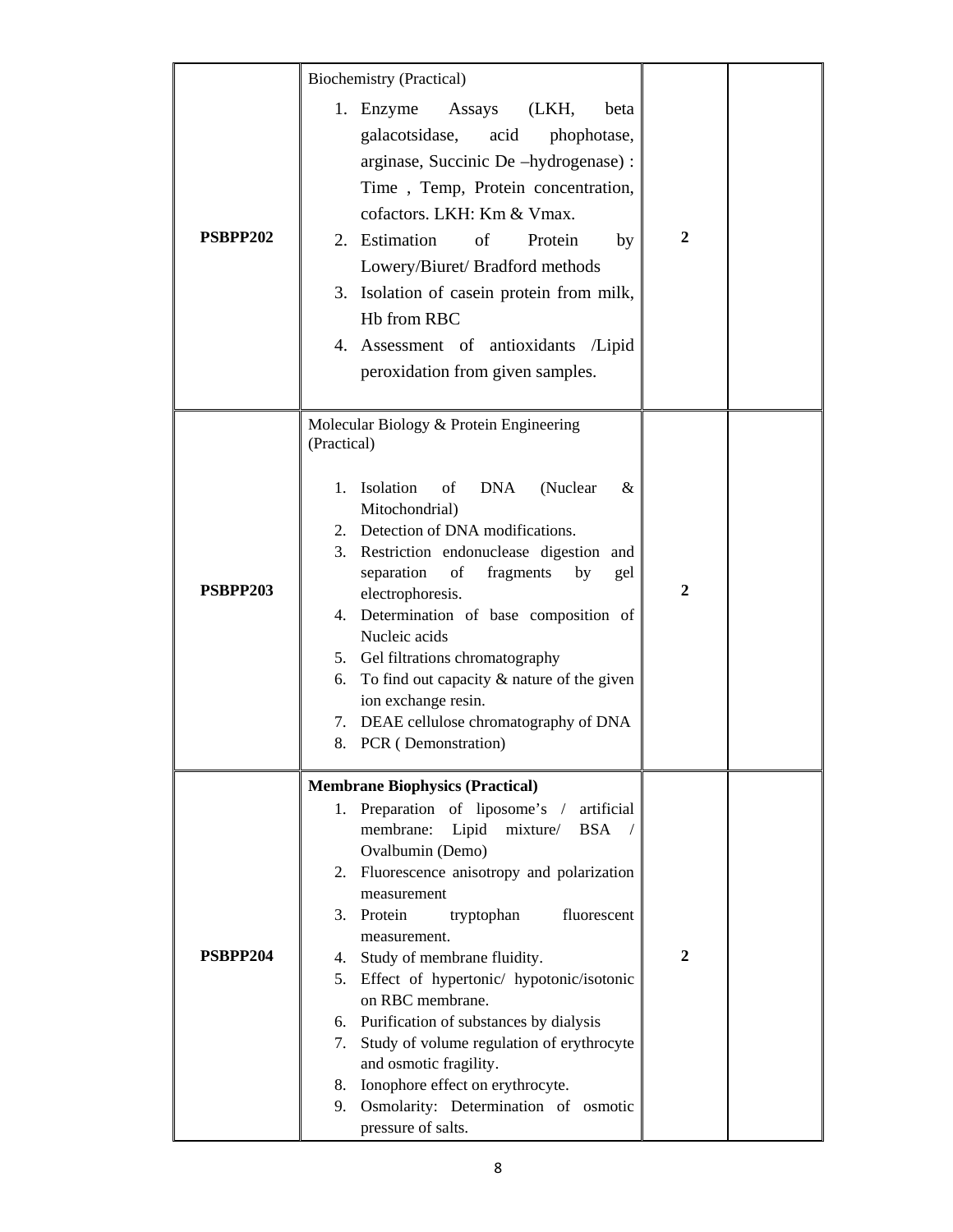| 10. Verification of fick's law of diffusion<br>11. Study of phase transition of membrane<br>phospholipids<br>12. To study of membrane potential using<br>fluorescence spectroscopy |  |
|------------------------------------------------------------------------------------------------------------------------------------------------------------------------------------|--|
|                                                                                                                                                                                    |  |

# **Semester I Detail Syllabus**

| <b>Course Code</b>                                                                                                                                                                                                                                                                                                                                                               |        | Title                                                                                                                                                                                                                                                                     | Credits        |
|----------------------------------------------------------------------------------------------------------------------------------------------------------------------------------------------------------------------------------------------------------------------------------------------------------------------------------------------------------------------------------|--------|---------------------------------------------------------------------------------------------------------------------------------------------------------------------------------------------------------------------------------------------------------------------------|----------------|
| <b>PSBP 101</b>                                                                                                                                                                                                                                                                                                                                                                  |        | <b>General Physico-chemical Principles</b><br>Total lectures: 60                                                                                                                                                                                                          | $\overline{4}$ |
| <b>Unit I: Structure &amp; Bonding:</b> Quantum mechanics: Pauli Exclusion Principle,<br>Ionization energy, electron affinity and chemical binding, Electronegativity and strong bonds,<br>secondary bonds. The electronics structure of atoms, Molecular orbital and Covalent bonds.<br>Molecular interaction: strong and weak interactions. Stereochemistry and Chirality, 20L |        |                                                                                                                                                                                                                                                                           |                |
| potential.                                                                                                                                                                                                                                                                                                                                                                       | (20 L) | Unit II: Thermodynamics: Basics of Thermodynamics: Laws of thermodynamics and<br>living organisms, Entropy, Enthalpy, Efficiency and free energy of system, Concept of<br>energy in biological system, living body and thermodynamics, Carnot cycle, Chemical             |                |
|                                                                                                                                                                                                                                                                                                                                                                                  |        | Unit III: Kinetics of Molecules & Reactions: $0^{th}$ , $1^{st}$ , $2^{nd}$ & $3^{rd}$ order reactions, Diffusion,<br>Osmosis, Osmotic pressure, osmoregulation, surface tension, dialysis, adsorption, viscosity,<br>thermal conduction, collides, sedimentation. (10L)  |                |
|                                                                                                                                                                                                                                                                                                                                                                                  |        | <b>Unit:</b> IV Acid-Base equilibrium: Bronsted lowry theory, protonationa and deprotonation,<br>buffers, amphiprotic system, protolysis of water, hydrogen ion concentration, pH, acid base<br>balance, Henderson and Hasselbalch equation.<br>(10L)                     |                |
|                                                                                                                                                                                                                                                                                                                                                                                  |        |                                                                                                                                                                                                                                                                           |                |
| <b>References:</b><br>1.<br>Press                                                                                                                                                                                                                                                                                                                                                |        | Physical Chemistry for Life Sciences, Peter Atkins and Julio de Paula, 2006, Oxford                                                                                                                                                                                       |                |
| 2.<br>3.<br>4.<br>5.                                                                                                                                                                                                                                                                                                                                                             |        | Introduction to Biophysics by Cortell<br>Molecular and Cellular Biophysics, Meyer B Jackson (2006), Cambridge)<br>Tex Book of Biophysics, R N Roy, New Central Agency (P) Ltd, Culcutta<br>Physical Chemistry for the Biosciences, Raymond Chang, (2004), University book |                |
|                                                                                                                                                                                                                                                                                                                                                                                  |        | Science Biological Thermodyanamics, Donald, T Hayine, (2007), Cambridge                                                                                                                                                                                                   |                |

| Course Code                                                                     | Title                                                                                    | Credits |
|---------------------------------------------------------------------------------|------------------------------------------------------------------------------------------|---------|
| <b>PSBP102</b>                                                                  | <b>Biomathematics &amp; Biostatistics</b><br>Total lectures: 60                          | 4       |
| <b>Unit I:Biomathematics</b>                                                    |                                                                                          |         |
|                                                                                 | Limits of functions, derivatives of functions. Probability Calculation, Differential and |         |
| calculus, Derivative and its physical significance, basic rules for<br>integral |                                                                                          |         |
| differentiation (Without derivation) Maximum and Minimum their application in   |                                                                                          |         |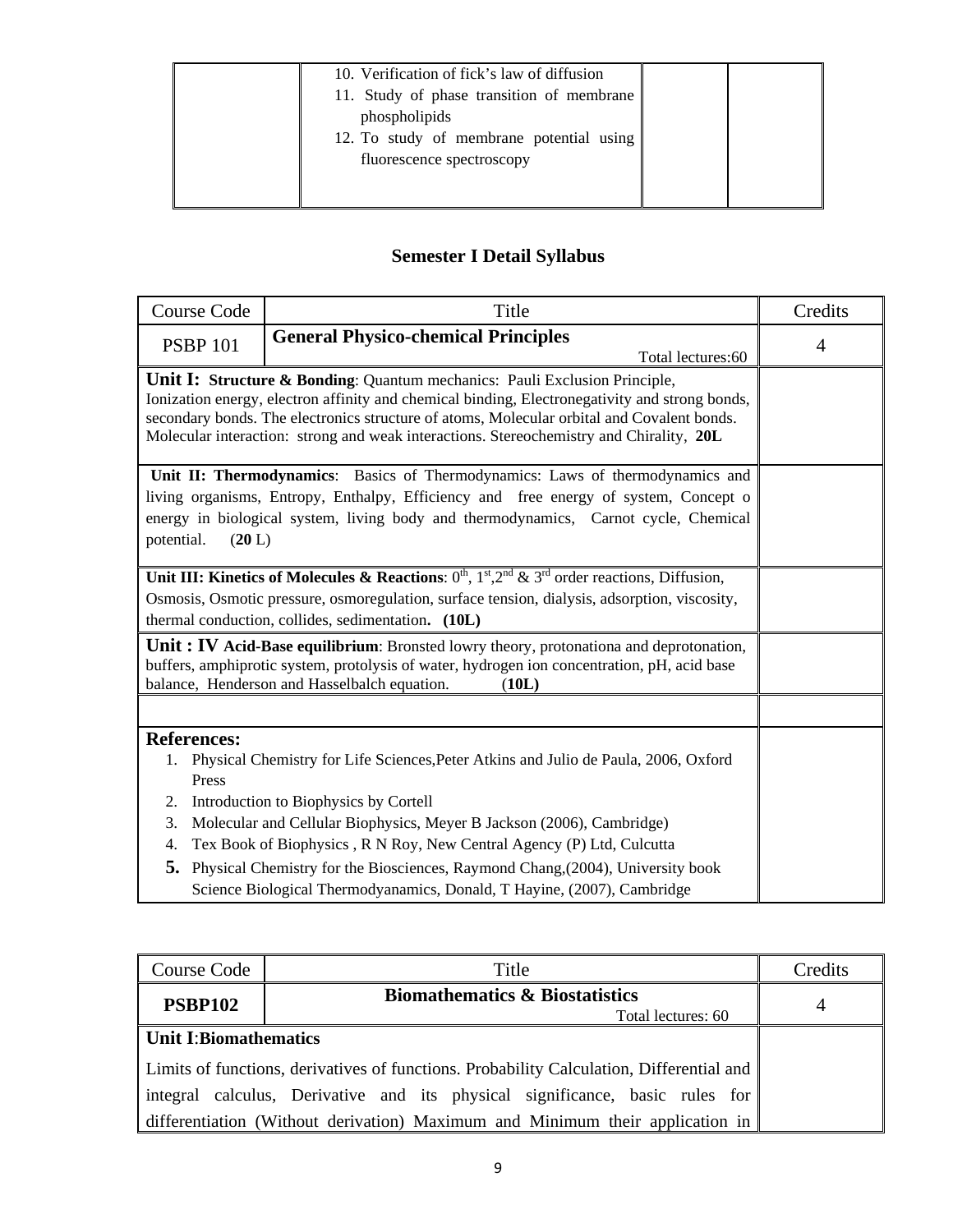chemistry, Geometric meaning of integration, application in biology and chemistry. (**15L**) **Unit II**: **Biostatistics I** 1. Introduction, scope, application and use of statistics, collection and classification of data, census and sampling, graphs and diagrams, arithmetic mean, median standard deviation. 2. Correlation and regression for ungrouped data, scatter diagram, calculation and interpretation of correlation coefficient, linear regression coefficients and equation of the Lines of regression, nonlinear relationship transformable to liner form  $(Y=Ab^x, Ya^xb)$ 3. Probability, definition, addition and multiplicative laws (without proof). Random variable and its distribution, binominal probability distribution, examples and condition s means and Variances, continuous variable, normal distribution, use of normal probability table for finding probabilities. (**15L**) **Unit III: Biostatistics' II**  1. Population parameter and sample statistics, sampling techniques, simple random sampling stratified random sampling, systematic sampling standard error of mean. 2. Estimation, Point & interval, confidence interval for proportion. 3. Hypothesis attesting, Type I and Type II errors levels of significance, onetailed and two tailed test, application to single proportion, equality of the population means and two population proportions. 4. Chi-square test for independent attributes in r x c table, special case of 2 x 2 tables. 5. Students test for significance of correlation coefficient  $y$  fore  $p=0$  (small sample test (**15L**) **Unit IV: Biostatistics III** 1. Fishers z transformation coefficient for getting yp-0 in large samples test of significance For  $y$  ( $p=0$ ) 2. Design of experiment: Principle and concepts of completely randomized design, randomized block design and Latin square design, 3. variance ratio F-test-Analysis of variance in one-way classification . 4. Non-parametric test: Distribution-free method, sign test for method pairs, Wilcoxon test for unpaired data Run test. (**15L**) **References**: 1. Biostastistics: A foundation for analysis in the Health Sciences,  $7<sup>th</sup>$  Ed.(1998) Wayne D, Wiley 2. DNA Microarrays, David Bowtell & J Sambrook (2002), CSHL Press 3. Principles of Statistics,  $2^{nd}$  Ed. M Pagano & K Gauvreau (2007), Thomson Publ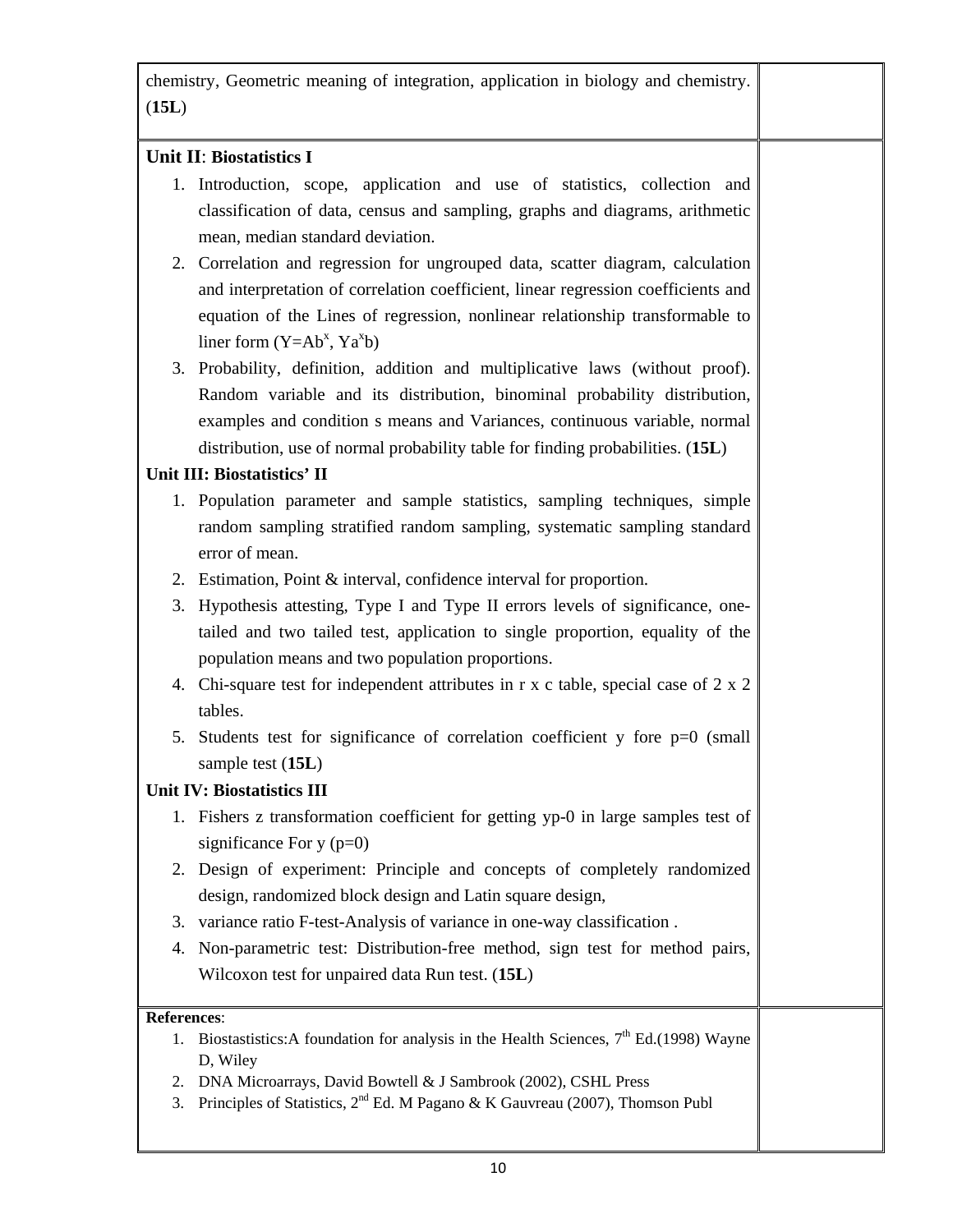| <b>Course Code</b>                              | Title                                                                                                                                                                                                                                                                                                                                                                                                                                                                                                                                                                                       | Credits        |
|-------------------------------------------------|---------------------------------------------------------------------------------------------------------------------------------------------------------------------------------------------------------------------------------------------------------------------------------------------------------------------------------------------------------------------------------------------------------------------------------------------------------------------------------------------------------------------------------------------------------------------------------------------|----------------|
| <b>PSBP 103</b>                                 | <b>Cell Biophysics</b><br>Total lectures: 60                                                                                                                                                                                                                                                                                                                                                                                                                                                                                                                                                | $\overline{4}$ |
|                                                 | <b>Unit I: General organization of cells:</b> Discovery of Cell, Shape & Size of cell, General<br>organization of prokaryotic and eukaryotic organisms' basic concepts and their detailed<br>structure functions, Prokaryotic cell Wall, Eukaryotic cell wall, functions of cell wall,<br>Physical & Biological properties of cytoplasm, (15L)                                                                                                                                                                                                                                              |                |
|                                                 | Unit II: Cell Differentiation: Cellular differentiation; localization of cytoplasm<br>determinants in egg. Nucleocytoplasmic interaction and cell function, Development<br>of extra cellular matrix, mechanism of alpha adrenergic and related response,<br>modulation of extra cellular matrix by tumor cell- Fibroblast interactions, growth<br>factors in cultured cell-early cytoplasm singles and Cytoskeleton responses. (15L)                                                                                                                                                        |                |
| Apoptosis.                                      | Unit III : Cell growth and Division: Kinetics of cell growth, Role of protein kinase<br>in cell growth, cell cycle, cell cycle events: G S G2, Cell division, cytokines, control of<br>cell cycle, Role of protein kinase c in cell growth, dividing and non-dividing cell,<br>synchronization of cell growth, cell transformation, malignant tumor growth,<br>(15L)                                                                                                                                                                                                                        |                |
| nucleotides,<br>interactions.<br>(15L)          | Unit IV : Cell-Cell Communication: Strategies of chemical signaling: Endocrine,<br>paracrine and synaptic. Signaling mediated by intracellular receptors: Mechanisms of<br>transduction by cell surface receptor protein, role of calmodulin, Ca and cyclic<br>phosphoinisitol cycle, sodium proton exchanger, molecular events<br>involved in during sperm-egg interaction, implications and the mechanisms of sperm-<br>zone interaction, Role of soluble factors produced by follicle somatic cell on gamete<br>Factors<br>influencing<br>binding.<br>recognition<br>and<br>sperm<br>egg |                |
| References:<br>2.<br>3.<br>4.<br>5.<br>6.<br>7. | 1. Molecular Biology of the Cell, Bruce Albert, Alexander Jhonson et al (2002),<br>Taylor & Francis Group.<br>The Cell Molecular Approach, G Cooper & R Hausman (2007) ASM Press<br>Molecular Biology, D Roberties, 8th Ed. SAE<br><b>Biochemistry by Strayer</b><br>Introduction to Biological Membrane, D Chapman<br>Molecular Cell Biology, Lodish<br>Molecular and Cellular Biophysics, Meyer B Jackson (2006), Cambridge)                                                                                                                                                              |                |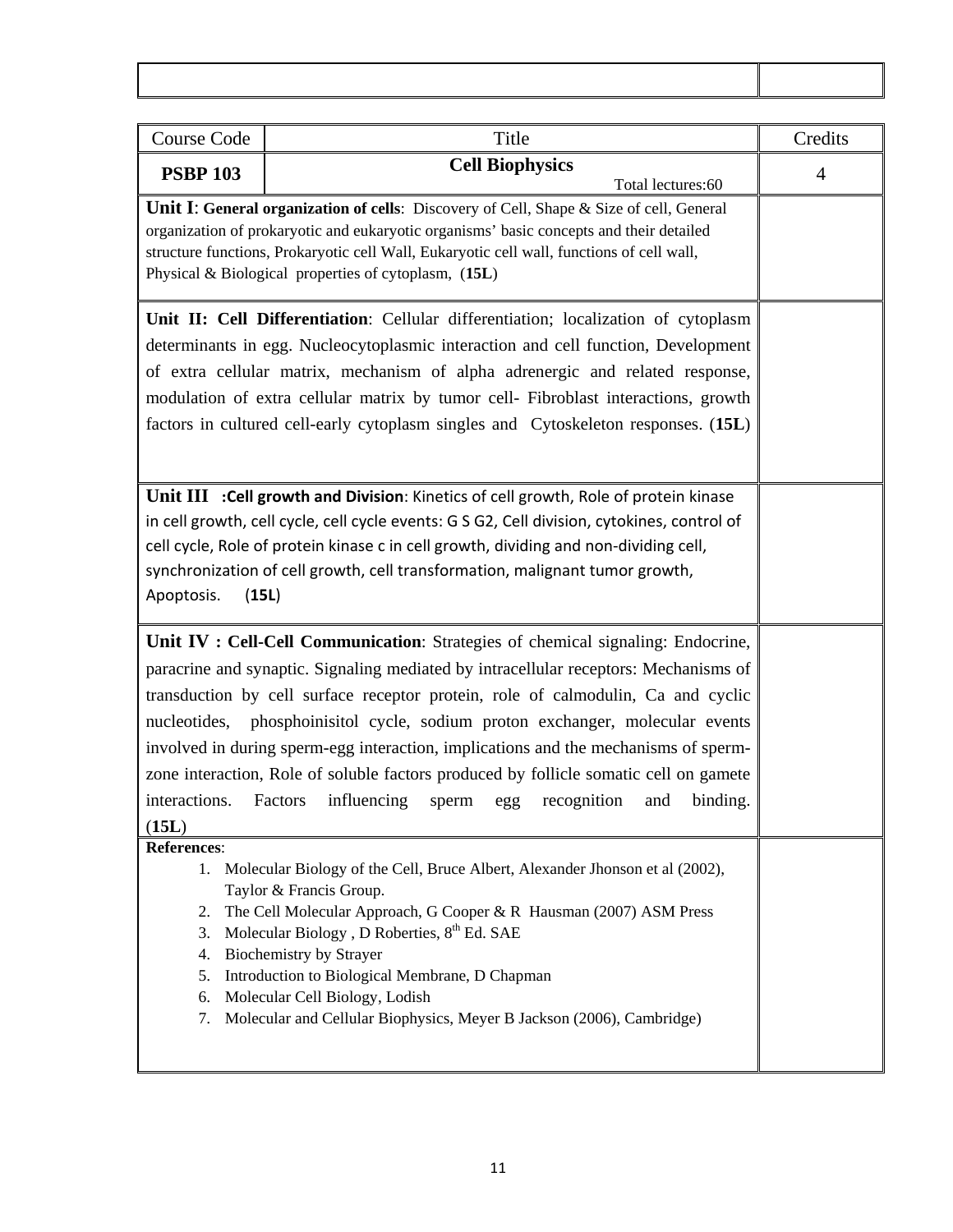| <b>Course Code</b>                                                                                                                                                                                                                                                                                                                                                                                                                                                                                                                                                                                                                                                  | Title                                                                                                                                                                                                                                                                                                                                                             | Credits        |  |  |
|---------------------------------------------------------------------------------------------------------------------------------------------------------------------------------------------------------------------------------------------------------------------------------------------------------------------------------------------------------------------------------------------------------------------------------------------------------------------------------------------------------------------------------------------------------------------------------------------------------------------------------------------------------------------|-------------------------------------------------------------------------------------------------------------------------------------------------------------------------------------------------------------------------------------------------------------------------------------------------------------------------------------------------------------------|----------------|--|--|
| <b>PSBP104</b>                                                                                                                                                                                                                                                                                                                                                                                                                                                                                                                                                                                                                                                      | <b>Methods in Biophysics</b><br>Total Lectures:60                                                                                                                                                                                                                                                                                                                 | $\overline{4}$ |  |  |
| <b>Unit I: Spectroscopy:</b> Principle, instruments and application of spectroscopic instruments:<br>UV Visible: absorption of light, radiation sources, sample holders, monochroamtors,<br>radiation detectors, single and double beam instruments, Colorimeter. IR spectroscopy:<br>Rotational and vibration spectra, Instrumental features, applications. Raman: Raman effect,<br>stokes and anti-stokes lines, advantages, applications. CD ORD principles and applications.<br>Fluorescence: Fluoresces and phosphorescence phenomenon, quenching, energy transfer, and<br>applications. Atomic absorption spectroscopy: Principle and instrumentations. (15L) |                                                                                                                                                                                                                                                                                                                                                                   |                |  |  |
|                                                                                                                                                                                                                                                                                                                                                                                                                                                                                                                                                                                                                                                                     | <b>Unit II: Microscopy:</b> Principle, instrumentation and application of Microscopy, image<br>formation, magnification, resolving power. Different types of Micrscopy: Dark field , Phase<br>contrast, polarization microscopy, Fluorescence, Electron microscopy: Electron guns,<br>Electron lens, (15L)                                                        |                |  |  |
| Unit<br><b>III:Separation</b>                                                                                                                                                                                                                                                                                                                                                                                                                                                                                                                                                                                                                                       | Electrokinetics<br>techniques<br>$\mathbf{I}$ :<br>methods:<br>electrophoresis,<br>electrophoretic mobility (EPM), factors affecting EPM, Paper, PAGE, Capillary, Iso-Electric<br>focusing, applications in biology and medicine. (15L)                                                                                                                           |                |  |  |
| application,<br>and its application (15L)                                                                                                                                                                                                                                                                                                                                                                                                                                                                                                                                                                                                                           | Unit IV: Separation technique II: HPLC: mobile phase systems, modes of operations,<br>Hydrodynamics<br>method:<br>fundamental<br>principles,<br>Centrifugation,<br>Ultracentrifugation and their applications in molecular weight, size determination. Viscosity                                                                                                  |                |  |  |
| References<br>1. Methods<br>Cambridge<br>3.<br>4.<br>5.<br>6.<br>Wiley                                                                                                                                                                                                                                                                                                                                                                                                                                                                                                                                                                                              | in Molecular Biophysics, Igor N S, N Zaccai & J Zaccai, (2007)<br>2. Principle of Biochemistry, D Voet, J Voet and CW Pratt, 3rd Ed,<br>DNA Clonning, Grover Vol. I, II, III<br>Advanced Methods in Protein Microsequencing, Witmann<br>Essential Biophysics, Narayanan, New Age Publ<br>Handbook of Molecular Biophysics (Methods & Application), 2009, HG Bohr, |                |  |  |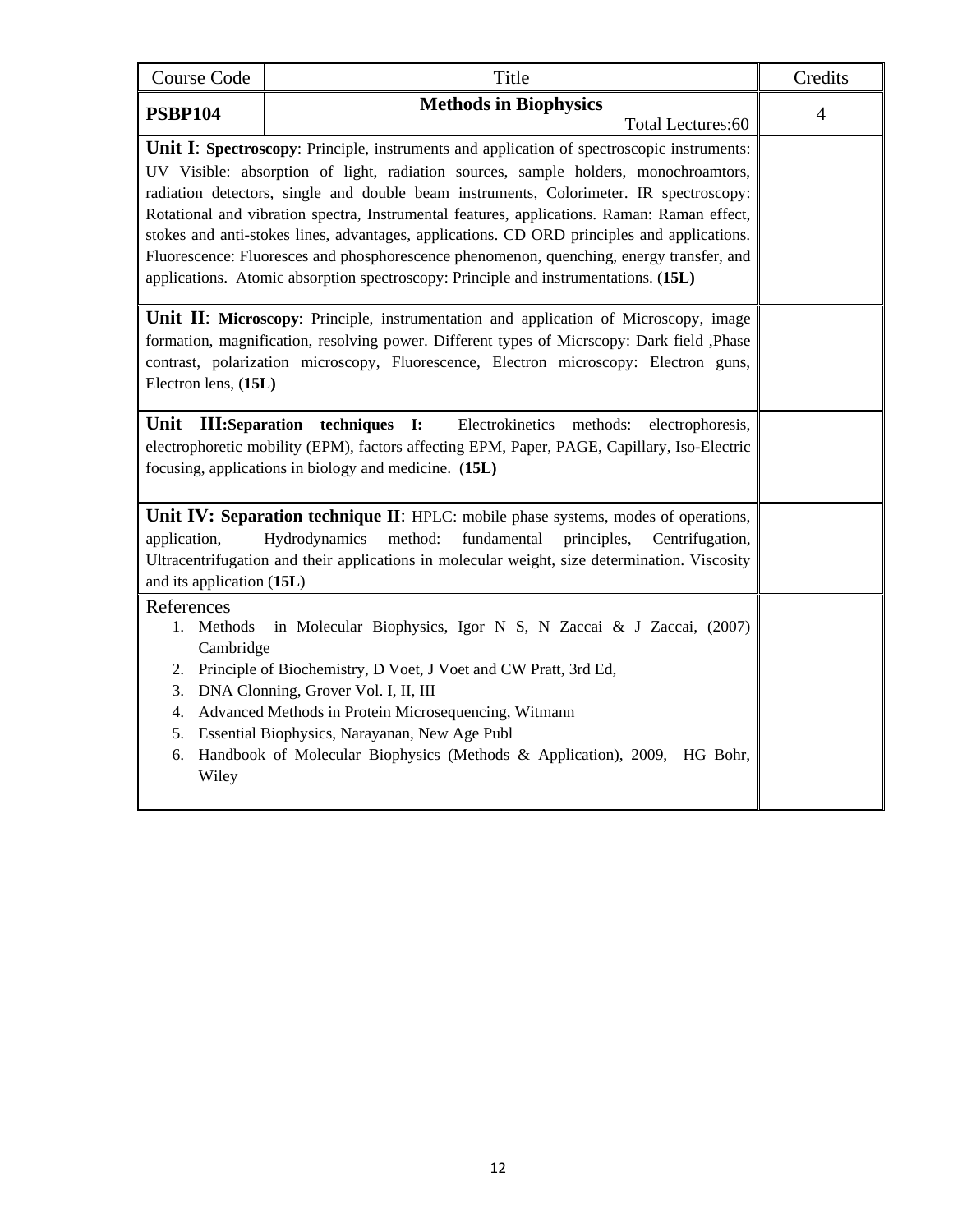## **Semester II Detail Syllabus**

| Course Code                                                                                  | Title                                                                                                                                                                                                                                                                                                                                                                                                                                                                                                                                                                                                                                                                                                                                                                                                                                                                                                                            | Credits        |
|----------------------------------------------------------------------------------------------|----------------------------------------------------------------------------------------------------------------------------------------------------------------------------------------------------------------------------------------------------------------------------------------------------------------------------------------------------------------------------------------------------------------------------------------------------------------------------------------------------------------------------------------------------------------------------------------------------------------------------------------------------------------------------------------------------------------------------------------------------------------------------------------------------------------------------------------------------------------------------------------------------------------------------------|----------------|
| <b>PSBP 201</b>                                                                              | <b>Molecular Biophysics</b>                                                                                                                                                                                                                                                                                                                                                                                                                                                                                                                                                                                                                                                                                                                                                                                                                                                                                                      | $\overline{4}$ |
|                                                                                              | Total lectures:60                                                                                                                                                                                                                                                                                                                                                                                                                                                                                                                                                                                                                                                                                                                                                                                                                                                                                                                |                |
|                                                                                              | Unit I: Principles of proteins structure and confirmations: Basics problems of protein<br>structure, Polypeptide chain geometrics, estimates of potential energy, results of potential<br>energy calculations, hydrogen bonding, hydrobhobic interactions and water as universal<br>solvent in biological systems, Disruption of hydrophobic interactions by urea, ionic<br>interactions, hydrophobic versus ionic interactions, Disulfide bond, Ways of pairing N-half<br>cystine, formation of specific disulfide link, prediction of protein structure. (15L)                                                                                                                                                                                                                                                                                                                                                                 |                |
|                                                                                              | Unit II: Protein structure $\&$ stability: Two state model of protein stability, chemical<br>denaturation and stabilization, surface denaturation.                                                                                                                                                                                                                                                                                                                                                                                                                                                                                                                                                                                                                                                                                                                                                                               |                |
|                                                                                              | Principles of ionization equilibrium ionization of side chain, equilibria in proteins. Predicting<br>properties from amino acid composition, Usual amino acids. Primary structure sequencing of<br>polypeptide, hemoglobin, homologies in proteins, Secondary structure alpha and beta<br>confirmation, collagen structure, stability of alpha helix, Ramchandran plot, Tertiary<br>structure, structure of myoglobin and hemoglobin, Quaternary structure, symmetry<br>consideration, Analysis of subunits and chain arrangement of subunits, stability of globular<br>quaternary structure. Protein folding rules, pathways and kintetics.<br>(15L)                                                                                                                                                                                                                                                                            |                |
| <b>RNA</b>                                                                                   | Unit III: Structure of Nucleic Acids: Ionization equilibria of nuclosideand nucleotides:<br>compositions of nucleic acid, Chargaff's rule in DNA, RNA base compositions, Primary<br>structure, Covalent chain structure, secondary structure inferences from RNA sequence<br>comparisons, sequence information and analysis of structure function. Structure DNA &<br>(15)L                                                                                                                                                                                                                                                                                                                                                                                                                                                                                                                                                      |                |
|                                                                                              | Unit IV: Molecular distribution and statistical thermodynamics:<br>Binding small<br>molecule by polymer, identical and independent site model, nearest interaction and statistical<br>weight, cooperative binding, anticoperative binding and excluded site binding. The random<br>walk, Helix coil transition in protein. (15)                                                                                                                                                                                                                                                                                                                                                                                                                                                                                                                                                                                                  |                |
| References:<br>(2007), Wiley<br>3.<br>4.<br>5.<br>6.<br>7.<br><b>NY</b><br>8.<br>9.<br>Wiley | 1. Biophysical Chemistry, The Behaviour of biological macromolecules, Vol I,II, III,<br>Cantor and Schimmel, (2008), W H Freeman & Co<br>2. Applied Biophysics, A Molecualr Approach for Physical Scientist, Tom A Weigh,<br>Introduction to Protein Sciences, Arthur M Lesk (2004), Oxford Press<br>Molecular and Cellular Biophysics, Meyer B Jackson (2006), Cambridge)<br>Chemical Biophysics, Daniel A Beard and Hong Q (2008), Cambridge Univ Press<br>Proteins Structure & Function, David Whitford (2005), Wiley<br>Introduction to Protein Structure, Carl Brenden & Jhon Tooze (1999), Garland Publ,<br>Essentials of Biophysics, P Narayanan (2005), New Age Publ.<br>Physical Chemistry for Biomedical Sciences, S R Logan, (1998), Taylor & Francis.<br>10. Handbook of Molecular Biophysics (Methods & Application), 2009, HG Bohr,<br>11. Principal of Protein Structure, GE Schulz, RH Schirmer (2004), Springer |                |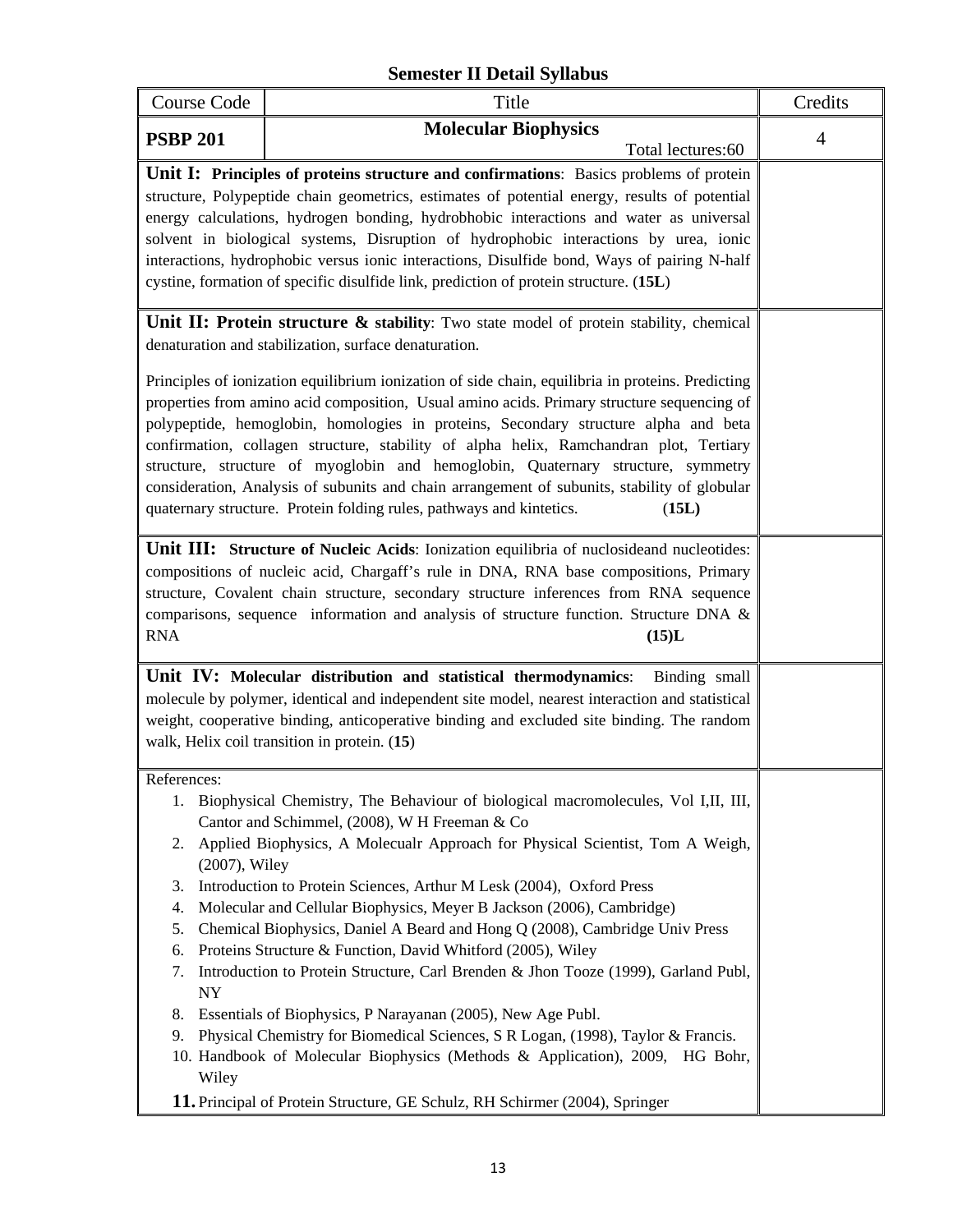| <b>Course Code</b>                                                                              | Title                                                                                                                                                                               | Credits        |
|-------------------------------------------------------------------------------------------------|-------------------------------------------------------------------------------------------------------------------------------------------------------------------------------------|----------------|
| <b>PSBP 202</b>                                                                                 | <b>Biochemistry</b><br>Total Lectures: 60                                                                                                                                           | $\overline{4}$ |
|                                                                                                 | Unit I: <i>Hormones and its action</i> : Adrenocortical hormones, Thyroid hormones,                                                                                                 |                |
|                                                                                                 | Insulin, glucagan. Action of cAMP/cGMP, G protein and G protein family receptor, G                                                                                                  |                |
|                                                                                                 | protein cascades, c-AMP and protein kinase, protein phosporylation, Inositol triphosphate                                                                                           |                |
| and DAG signals.                                                                                | (15L)                                                                                                                                                                               |                |
|                                                                                                 | Unit II: Replication and Repair: A B & Z DNA structure, major & minor groves in DNA,                                                                                                |                |
|                                                                                                 | Protein DNA interactions, supercoiling of DNA, Topoisomerase I and relaxed DNA, DNA                                                                                                 |                |
| gyrase, eukaryotic gene.                                                                        |                                                                                                                                                                                     |                |
|                                                                                                 | Replication in vivo, semi-conservative mechanism of replication. Direction of replication.<br>Discovery of DNA polymerase I and its function. DNA synthesis in vitro, other DNA     |                |
|                                                                                                 | polymerase, role of various proteins/enzymes in DNA synthesis. Model of DNA synthesis,                                                                                              |                |
|                                                                                                 | molecular basis of mutations, DNA repair mechanism, reverse transcription. (15L)                                                                                                    |                |
|                                                                                                 |                                                                                                                                                                                     |                |
|                                                                                                 | <b>Unit III: Transcription &amp; Translation:</b> RNA polymerase and its action, promoter sites of                                                                                  |                |
|                                                                                                 | DNA template, sigma factor, elongation and termination of RNA chain, processing of                                                                                                  |                |
|                                                                                                 | precursors-RNA, sn-RNA and tRNA, mRNA. RNA polymerase I and transcription of mRNA                                                                                                   |                |
|                                                                                                 | in eukaryotic cells. Transcription factors in eukaryotes. Ribozyme and self splicing, genetic                                                                                       |                |
| code-discovery and silent features.                                                             |                                                                                                                                                                                     |                |
|                                                                                                 | Recent advances, amino acid activation, fidelity of aminoacyl, tRNA synthesis, tyrosyl AMP<br>complex, tRNA structure and function. Ribosomal RNA structure, Architecture of EM and |                |
| neutron diffraction. Initiation of protein synthesis, translocation and peptide bond formation, |                                                                                                                                                                                     |                |
|                                                                                                 | termination and stop codon, protein synthesis in eukaryotes. (15L)                                                                                                                  |                |
|                                                                                                 | Unit IV : Regulation of Gene expression in prokaryotes $\&$ Eukaryotes: Operator-                                                                                                   |                |
|                                                                                                 | operon concept, Negative and positive control of transcription with example of lac operon                                                                                           |                |
|                                                                                                 | and Arbinose operon. Control of transcription, control of regulatory protein, transcription                                                                                         |                |
| termination, repressor, cro protein.                                                            |                                                                                                                                                                                     |                |
|                                                                                                 | Eukaryotic RNA, role of histone, nuclosome, bidirectional replication, repetitive DNA,                                                                                              |                |
| transcriptiona; factor IIIA.                                                                    | Ligand receptors interaction: Kinetics model based on steady state assumptions, allosteric                                                                                          |                |
|                                                                                                 | interactions and co-operative behavior regulation and control system in biology.<br>(15L)                                                                                           |                |
|                                                                                                 |                                                                                                                                                                                     |                |
| Reference:                                                                                      |                                                                                                                                                                                     |                |
|                                                                                                 | Molecular cloning by Maniatis Vol. I, II, III                                                                                                                                       |                |
|                                                                                                 | DNA cloning by Glover vol. I, II, III                                                                                                                                               |                |
|                                                                                                 | Genome analysis a practical approach by devis.                                                                                                                                      |                |
|                                                                                                 | Protein engineering practical approach by Reas.                                                                                                                                     |                |
|                                                                                                 |                                                                                                                                                                                     |                |
| Advanced method in protein micro sequence by Witmannn.                                          |                                                                                                                                                                                     |                |
|                                                                                                 | Principles of Biochemistry, Leninger (2008(, Freeman Publ                                                                                                                           |                |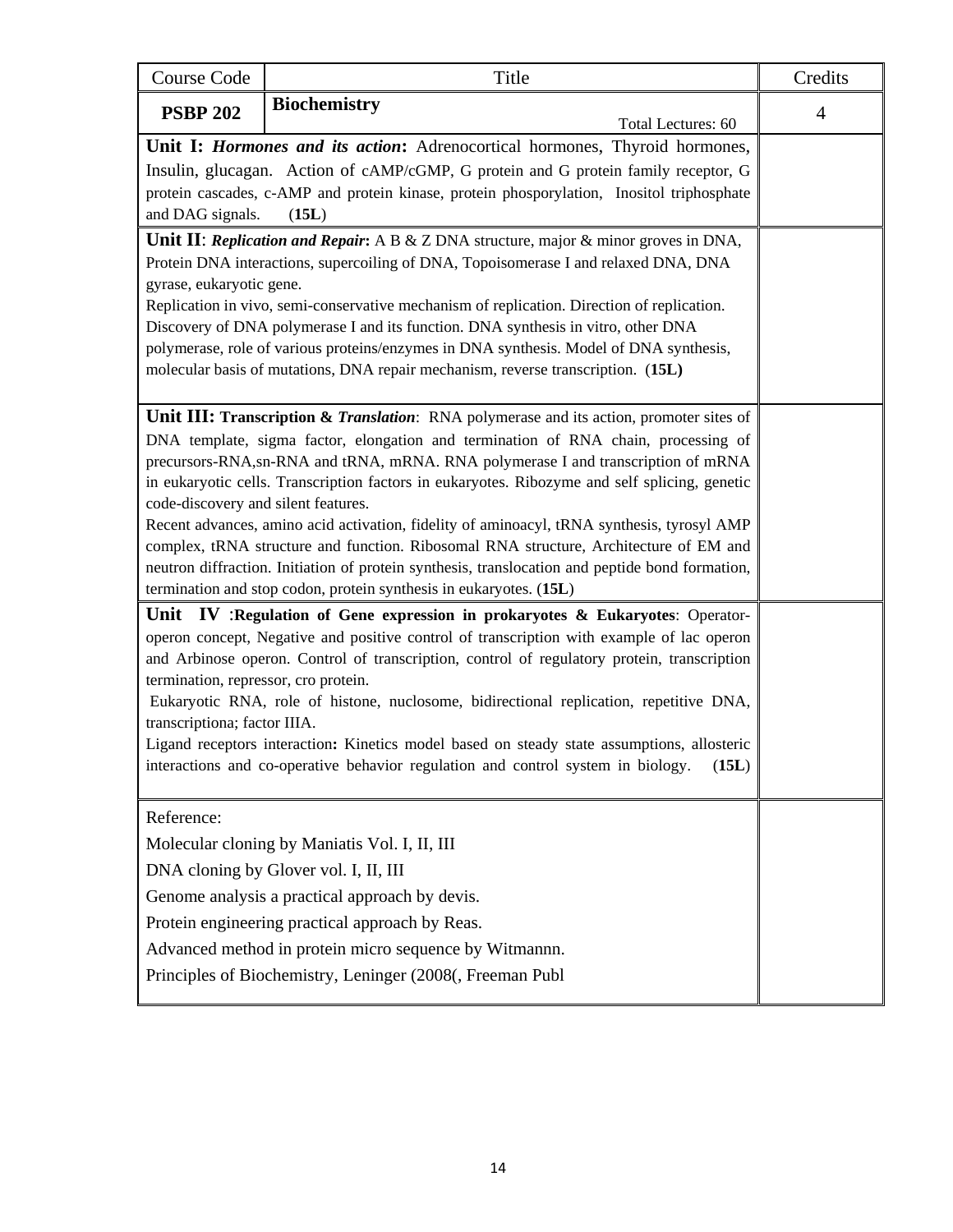| <b>Course Code</b>                                                              | Title                                                                                | Credits        |
|---------------------------------------------------------------------------------|--------------------------------------------------------------------------------------|----------------|
| <b>PSBP203</b>                                                                  | <b>Molecular Biology &amp; Protein Engineering</b><br>Total Lectures: 60             | $\overline{4}$ |
|                                                                                 | Unit I: Preparation, analysis of DNA & Enzymatic Manipulation of DNA & RNA           |                |
|                                                                                 | : Genomic DNA from mammalian tissue plant tissue and bacteria resolution recovery    |                |
|                                                                                 | of large and small fragments of DNAS using various Electromagnetic techniques        |                |
|                                                                                 | chemical synthesis of oligonuleotides genes and their uses analysis of DNA'S         |                |
|                                                                                 | sequences by blotting and hybridization.                                             |                |
|                                                                                 | Restriction endonuclease and mapping Enzymes for modification and radioactive        |                |
|                                                                                 | labeling of nucleic acids, construction of hybrid DNA molecules. Polymerase chain    |                |
|                                                                                 | reaction. Preparation and analysis of RNA<br>$(15L)$ .                               |                |
|                                                                                 | Unit II: Construction of Recombinant DNA libraries: Genomic and c-DNA                |                |
|                                                                                 | libraries preparation of inserting DNA from genomic DNA and RNA production of        |                |
|                                                                                 | library and amplification. Screening of Recombinant DNA Libraries: Screening by      |                |
|                                                                                 | DNA hybridization Immunological assay and protein activity.                          |                |
|                                                                                 | In vitro Mutagensis: Mutagenesiss with degenerate oligonuleotides region specific    |                |
|                                                                                 | Mutagenesis linker scanning Mutagenesis.                                             |                |
|                                                                                 | Introduction of DNA into Mammalian cell and System for study of cloned Genes:        |                |
|                                                                                 | Transformation of DNA using calcium Phosphate DEAE Dextrin and Elecroporation        |                |
|                                                                                 | and its optimization and uses. Bacterial Yeast expression vectors gene transfer Into |                |
|                                                                                 | cultured cells. Development and use of transgenic animals. Manipulation and gene     |                |
| Expression in prokaryotes, Heterogeneous protein production in eukaryotic cells |                                                                                      |                |
| (15L)                                                                           |                                                                                      |                |
|                                                                                 | Unit III: Micro sequencing Methods for proteins; Engineering proteins for            |                |
|                                                                                 | <i>purification</i> : Modern advancement such as Tar Sequencing Strategies. DABITC/  |                |
|                                                                                 | PITC methods. Solid phase mirosaequencing; Fast atom Bombardment (FAB) mass          |                |
| spectra in protein sequencing.                                                  |                                                                                      |                |
|                                                                                 | Choice of purification tag, Enzyme purification Tags. Affinity purification tag, ion |                |
|                                                                                 | exchange, hydrophane IC, covalent and chelae                                         |                |
|                                                                                 | Purification tags; PEG enzyme and PEG enzyme conjugates.(15L)                        |                |
|                                                                                 | Unit IV: Chemical Approach to protein Engineering; protein engineering for           |                |
| thermo stability:                                                               | Functional group modification chimerical Protein, protein                            |                |
|                                                                                 | engineering of Ab, combing sites, Directed Mutagenesis and protein Engineering.      |                |
|                                                                                 | Directed Mutagenesis procedure adding disulfide bonds changing asparaging to other   |                |
| amino acid, reducing number of free sulphydryl residues increasing /modifying   |                                                                                      |                |
| Enzyme activity/specificity.                                                    | Chemeric antibody replacement of FC domains,                                         |                |
|                                                                                 | catalytic Antibodies (enzymes) idiotype vaccines. Hybridoma technology.              |                |
|                                                                                 | stability estimates from denaturation curve, Engineering physical and biology        |                |
|                                                                                 | properties of protein by chemical modification, Antibody and site Mutagenesis,       |                |
| supercritical fluid in protein extraction (15L)                                 |                                                                                      |                |
| Reference:                                                                      |                                                                                      |                |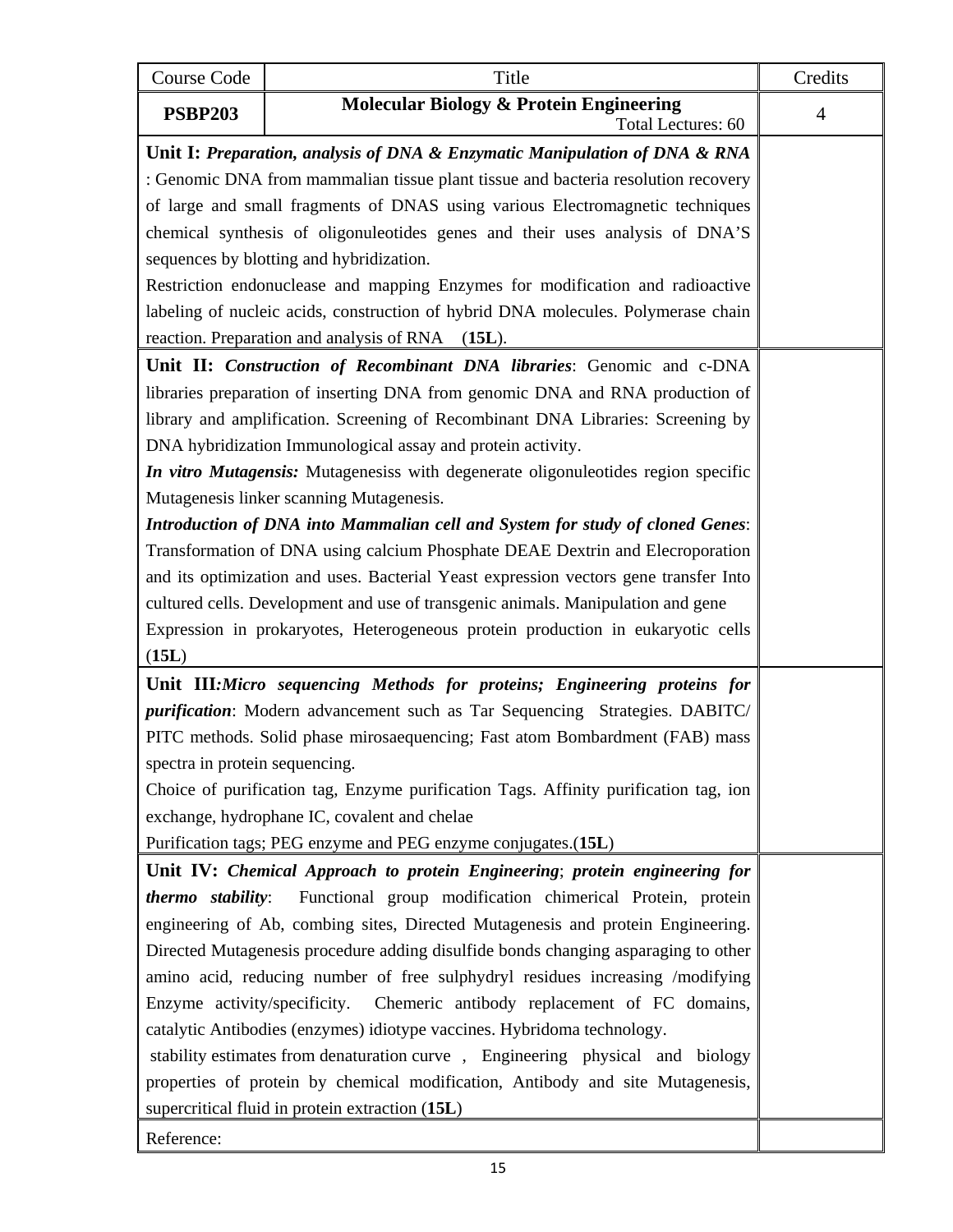|    | 1. Molecular Clonning, Sambrook and Russell Vol 3, Cold Sprong Harbour lab press |  |
|----|----------------------------------------------------------------------------------|--|
| 2. | Molecular and Cell biology, Lodish et al, (2004) Freeman                         |  |
| 3. | Electrophoresis in Practice, Reiner Westermeirer, (2005) Wiley                   |  |
| 4. | Methods in Molecular Biophysics Igor N S et al (2007), Wiley                     |  |
|    | 5. Molecular cloning by Maniatis Vol. I, II, III                                 |  |
|    | 6. DNA cloning by Glover vol. I, II, III                                         |  |
|    | 7. Genome analysis a practical approach by devis.                                |  |
|    | 8. Protein engineering practical approach by Reas.                               |  |
|    | Advanced method in protein micro sequence by Witmannn.<br>9.                     |  |
|    | 10. Principles of Biochemistry, Leninger (2008), Freeman Publ                    |  |
|    |                                                                                  |  |

| Course Code                                                                            | Title                                           | Credits        |  |
|----------------------------------------------------------------------------------------|-------------------------------------------------|----------------|--|
| <b>PSBP204</b>                                                                         | <b>Membrane Biophysics</b><br>Total lecture: 60 | $\overline{4}$ |  |
| Unit I:: Membrane structure and Models: Membrane architecture, Lipid vesicles          |                                                 |                |  |
| and planar Bilayer membrane, Membrane permeability, Membrane Channels,                 |                                                 |                |  |
| transmembrane helices, hydropath Plot, Membrane Asymmetry, Membrane fluidity,          |                                                 |                |  |
| Functional reconstitution of membranes. Models of membrane fusion: bilayer fusion,     |                                                 |                |  |
| viral fusion, cellular fusion, SNAREs, cell-cell fusion, fusion in mitochondria, Lipid |                                                 |                |  |
| bilayer and early models, Fluids mosaic model, Evidence from model system and          |                                                 |                |  |
| biomembranes. (15L)                                                                    |                                                 |                |  |
|                                                                                        |                                                 |                |  |
| Unit II: Physical Properties of membrane: Elastic properties, Elastic constants,       |                                                 |                |  |
| Charge-induced microstructures and domain. Hysteresis of domain formation. Lateral     |                                                 |                |  |
| phase separation. Critical concentrations fluctuation, selective lipid protein         |                                                 |                |  |
| interactions, Membrane melting. (15L)                                                  |                                                 |                |  |
| Unit III: Membrane transport: Transport system with non-electrolytes and               |                                                 |                |  |
| electrolytes. Transport with chemical reaction system: Primary and secondary active    |                                                 |                |  |
| transport. Transports of molecules by simple and facilitated diffusion Transport by    |                                                 |                |  |
| flux coupling. Transport by phosphotransferase system, Transport by vesicle            |                                                 |                |  |
| formation                                                                              |                                                 |                |  |
| Electron Transport & Oxidative phosphorylation: Reduction potentials and free          |                                                 |                |  |
| energy changes in redox reaction, organization of electron transport chain,            |                                                 |                |  |
| chemiosmotic coupling, proton gradient drive and synthesis of ATP, P/O ratio for       |                                                 |                |  |
| oxidative phosphorylation, Cytosolic NADH electron feeding into electron transfer      |                                                 |                |  |
| (15L)                                                                                  |                                                 |                |  |
| Unit IV: Membrane potentials & Lipid Membrane Technology: Cell surface                 |                                                 |                |  |
| charge, Resting membrane potential, Action potential, properties of action potential,  |                                                 |                |  |
| Nernst equation, Hodgkin-Huxely equation, Membrane impedance and capacitance,          |                                                 |                |  |
| Transmembrane potential, Zeta, stern and total electrochemical potential,              |                                                 |                |  |
| Historical perspective of lipid model systems lipid monolayer. Liposomes: small and    |                                                 |                |  |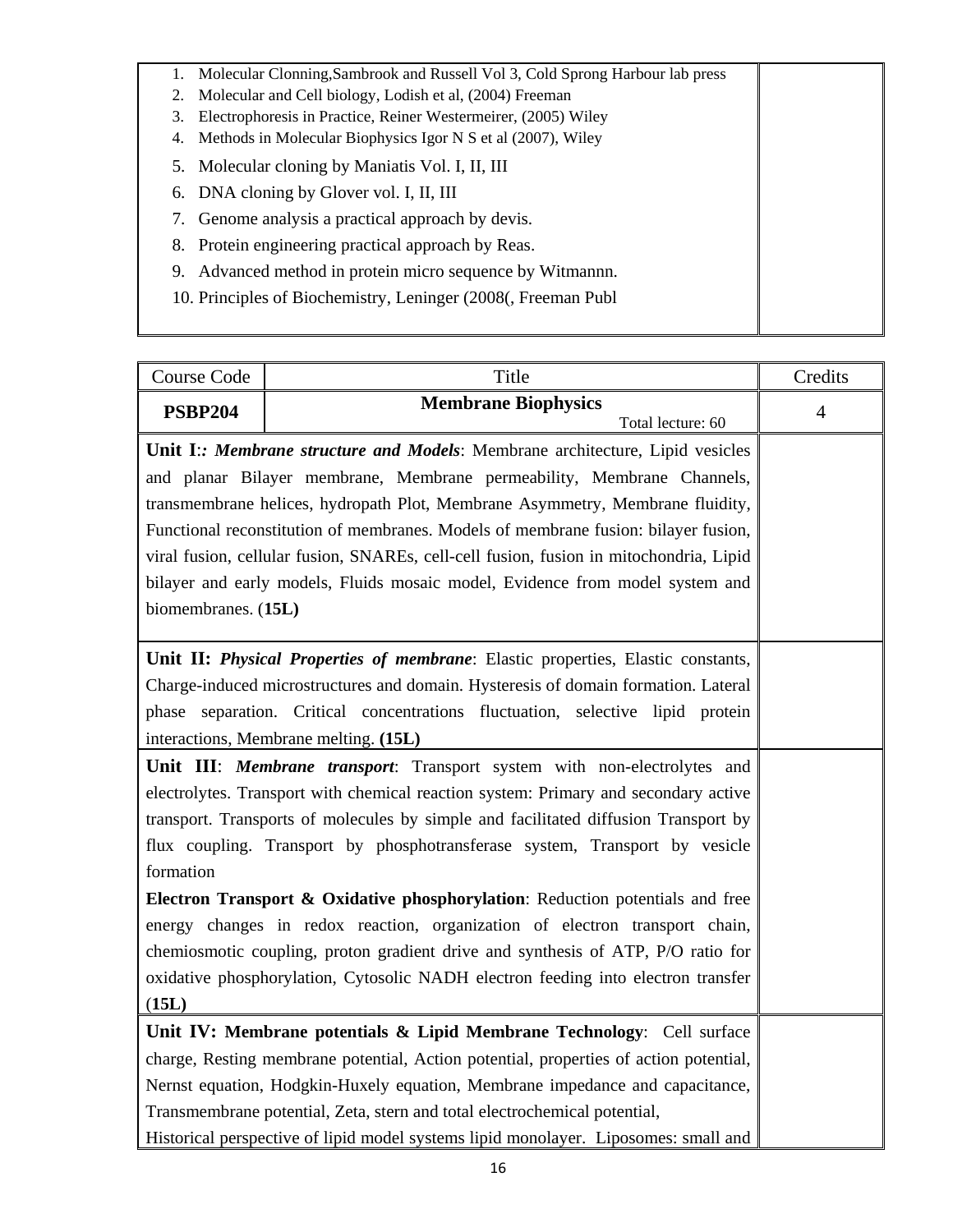| large unilamellar and multilamellar vesicles, planner lipid bilayer, Application of |  |
|-------------------------------------------------------------------------------------|--|
| liposomes in biology and medicine. (15L)                                            |  |
| <b>References:</b>                                                                  |  |
| Molecular & Cellular Biology, D Roberties,<br>1.                                    |  |
| Biophysical Aspects of Transmembrane signaling, Sandor D (2005), Springer<br>2.     |  |
| Biophysics, Vasant Pattabhi, Gautam (2002), Narosa<br>3.                            |  |
| Biomembrane structure and Function, Chapman D.<br>4.                                |  |
| Introduction to Biological Membrane, Jain R K<br>5.                                 |  |
| Biophysics, Hopp, Lohman, Mark and Ziegler<br>6.                                    |  |
| Advances in Biophysics, Vol 18, 15<br>7.                                            |  |
| Molecular and Cellular Biophysics, Meyer B Jackson (2006), Cambridge)<br>8.         |  |
| Text Book of Physiology, Guyton & Hall, 11 <sup>th</sup> Ed. 2006<br>9.             |  |